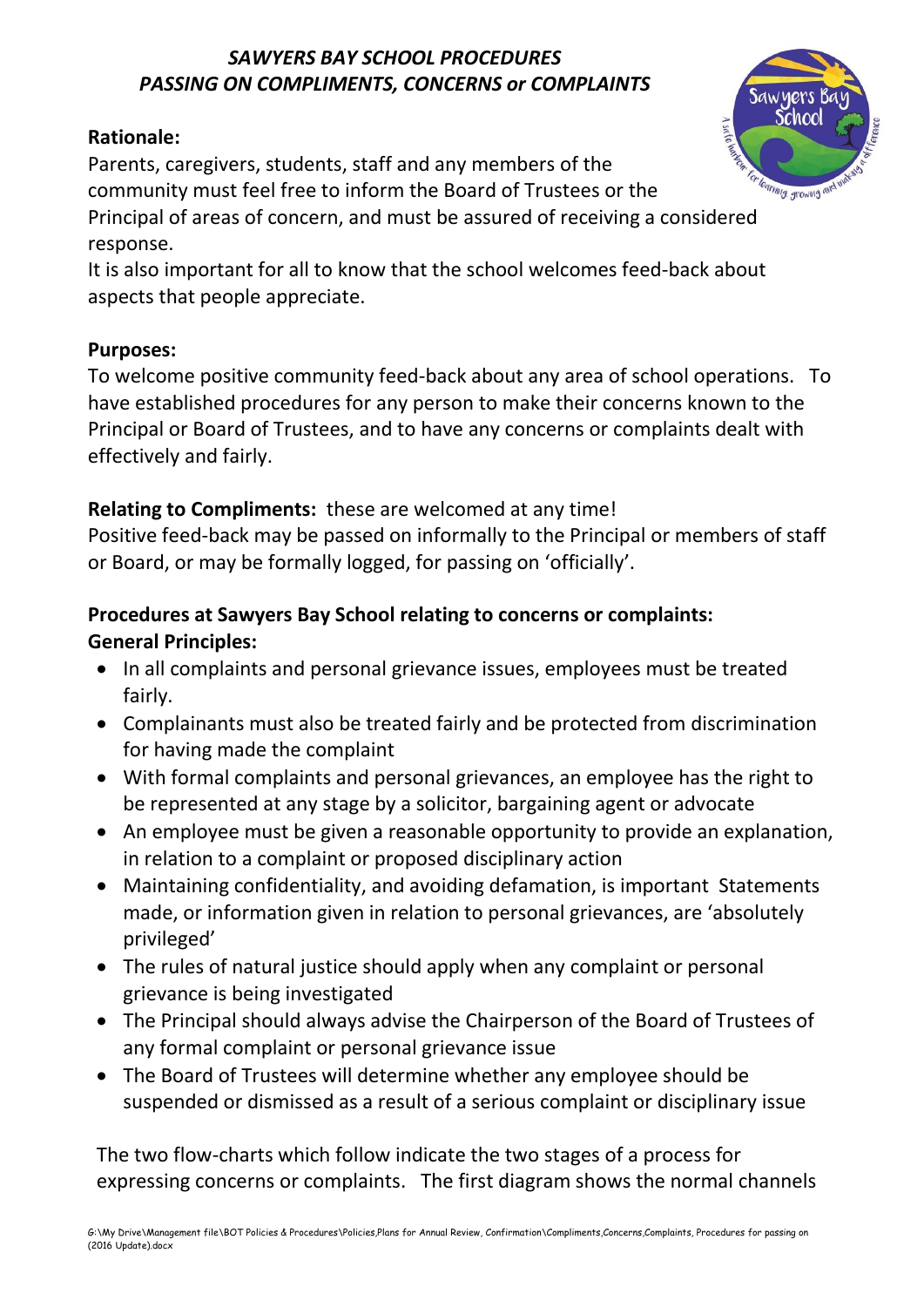for parents and others to use: the second diagram details how the Board will deal with concerns/complaints passed on through this process.

# **Community Process:**



- 1. While minor issues may be able to be discussed in a quick informal chat with a staff member, normally in order for both parties to give the matter full attention, arranging a time to discuss the matter is the preferred option.
- 2. If the complaints procedure has not been followed the Board will normally return any letter of complaint to the writer and ask that they follow the procedure first.
- 3. The Board needs to formally receive a complaint in order to act on it. If a complaint is serious enough for the Board to deal with, it is serious enough to be put in writing. If a complainant has concerns about expressing the matter clearly in writing they may discuss the matter in confidence with the Chairperson (or another delegated Board member) to enable them to gain assistance with this.
- 4. All parties to a complaint may bring a support person to any meeting where the issue is to be discussed.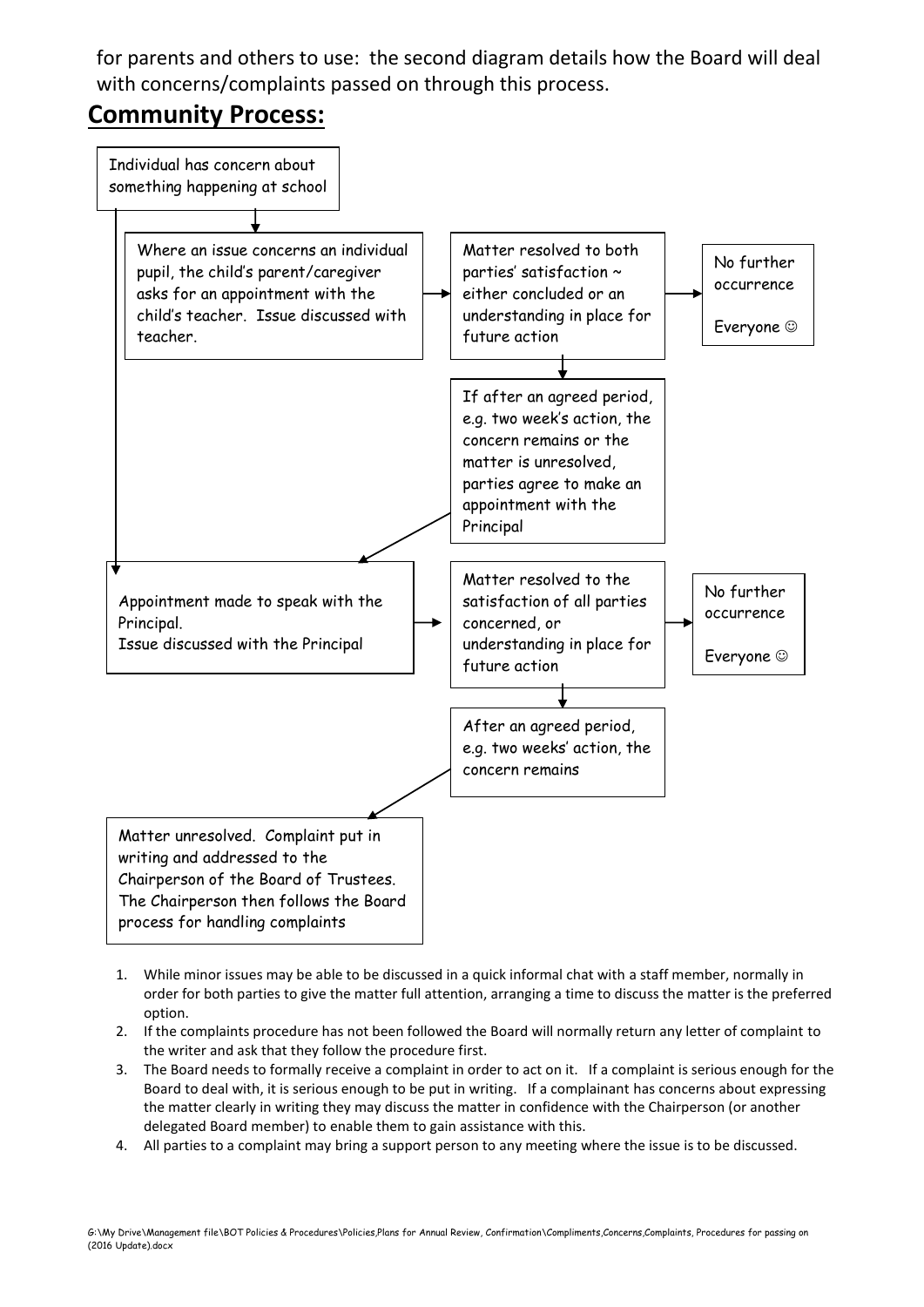## **Sawyers Bay School Board of Trustees Complaints Procedure:**

Letter of complaint is acknowledged by the Chairperson and the complainant advised of the next steps in the Board process. The letter becomes part of the correspondence that will be dealt with at the next Board meeting while the public is excluded.

Letter is tabled at Board meeting (**with the public excluded**) and referred to relevant parties for reporting back to the Board. The Board decides whether to deal with the matter as a whole or appoint a committee to investigate and recommend to the Board.

⇓

⇓

 $\mathbf{H}$ 

 $\mathbf{H}$ 

⇓

At the meeting of the Board/Committee the reports are received and the parties may be invited to speak to their complaint or answer questions. The Board Committee considers the evidence and/or information and comes to a decision or recommendation.

Depending on the delegated powers of the Committee, either they, or the Board as a whole, come to a resolution as to how the Board will respond, and/or what action will be taken.

The Board's response is communicated to the parties to the complaint. This may be either publicly or confidentially, depending on the case.

Any of the parties may request the Board to reconsider their decision - however, normally, for such a reconsideration to take place, new information, that would have been relevant to the Board's deliberations, must be produced.



Shaded area denotes 'Public-excluded section of meeting

- 1. Issues of a serious matter, eg allegation of physical abuse, may require a special meeting of the Board to be called. In any complaints of child abuse by an employee, or person associated with the school, the Principal or BOT will immediately refer the matter to the appropriate professional or statutory investigation agency.
- **2.** All letters addressed to the Chairperson of the Board are for the **whole Board.** The Chairperson cannot decide independently as to what action will be taken.
- **3.** Resolution or dismissal of the complaint must not be discussed before all the information is to hand.
- **4.** Conflict of interest will be determined on a number of issues, including whether the complaint involves the actions of any trustee.
- **5.** The Board must exercise caution when dealing with complaints regarding staff, particularly in relation to confidentiality and processes, to ensure that the principles of natural justice are met. It is advisable to contact the regional NZSTA personnel/industrial adviser in such cases. The Board will need to consider the relevant staff disciplinary policies, employment contracts and expert advice from the NZSTA adviser.
- **6.** The Board recognises that not all complainants will be satisfied with the outcome of a complaint. After **one**  reconsideration, if the Board is confident of its decision, it will refuse to enter into further discussion/correspondence. In making such a decision the NZSTA helpdesk can assist by giving an objective assessment of a Board's processes in dealing with the complaint.
- **7.** A complaint regarding lack of compliance in relation to an agreed complaint resolution will be treated as a serious matter and actioned with urgency as a new complaint, rather than as a reconsideration of the previous issue.
- **8.** Trustees need to be clear in their minds about the difference between a complaint they may have as a parent (ie regarding their own child) and a complaint they may have as a Trustee (eg obstruction of staff preventing them from carrying out Board work). In the first instance, they are required to follow the normal procedures and are excluded from decision-making due to a conflict of interest. The latter case is dealt with as an agenda item for the whole Board (possibly with the public excluded).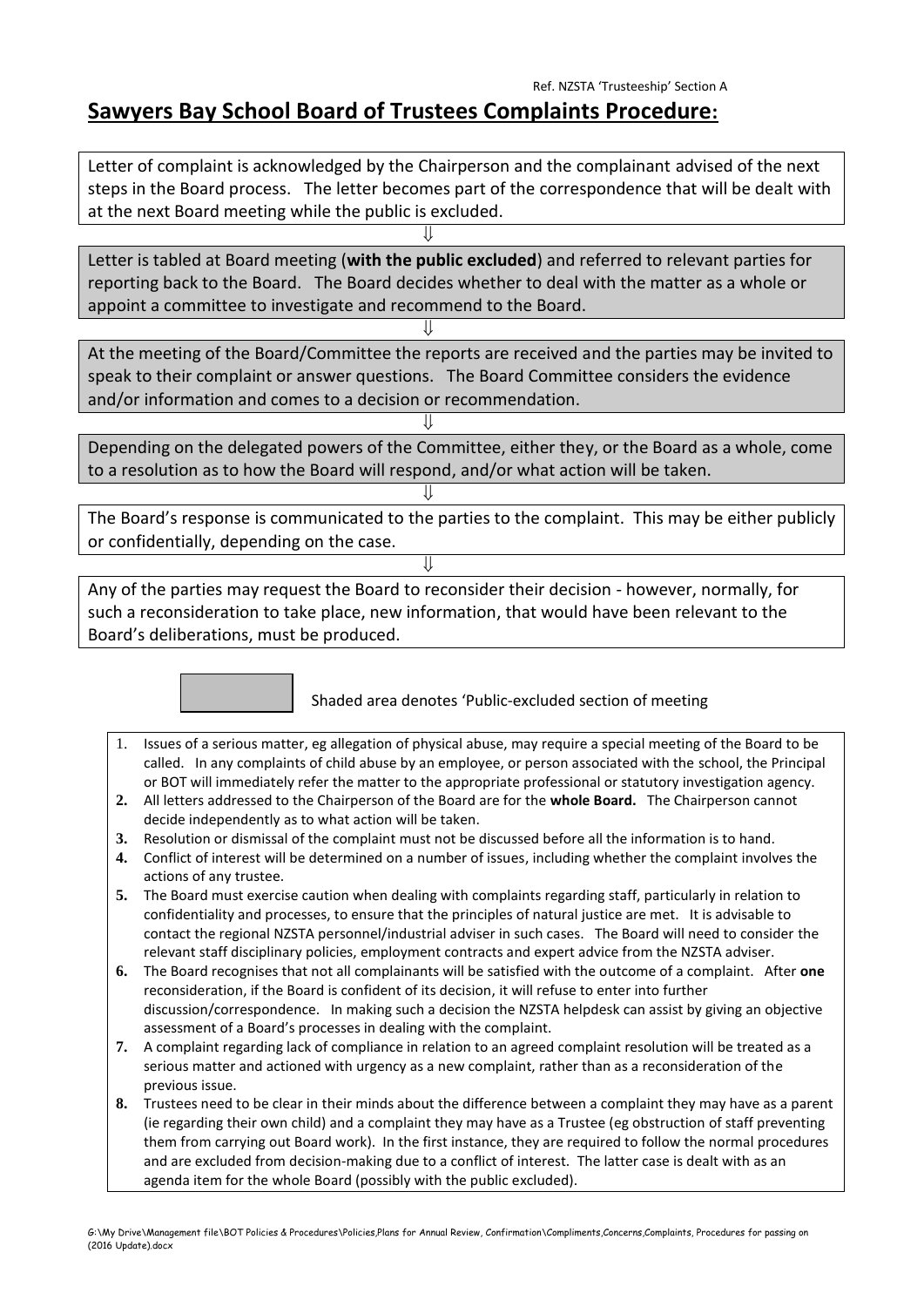- **9.** Any' Personal Grievance' complaints will be resolved in accordance with the procedures of the relevant Employment Agreement.
- **10.** Where issues of competency or discipline are involved, and the complaint is justified, then the disciplinary procedures set out in the Employment Agreement for the person concerned shall be followed.

# **Conclusions:**

There should be established, clear communication channels and procedures between the Board of Trustees/Principal, parents/caregivers/children, Board of Trustees/Staff, and any member of the community, for the handling of concerns and complaints. All concerns or complaints presented along the lines of the procedures above should be treated with respect.

Procedural Guidelines, updated from previous "Concerns and Complaints Policy", and incorporating best practice recommendations from the NZ School Trustees Association.

Formally approved by the Sawyers Bay School Board of Trustees – 9/08/05, with annual re-confirmation to schedule.

See also:

NZ School Trustees Association "Trustee Handbook" Relevant Collective Employment Contracts Policy/procedures relating to Disclosed or Suspected Child Abuse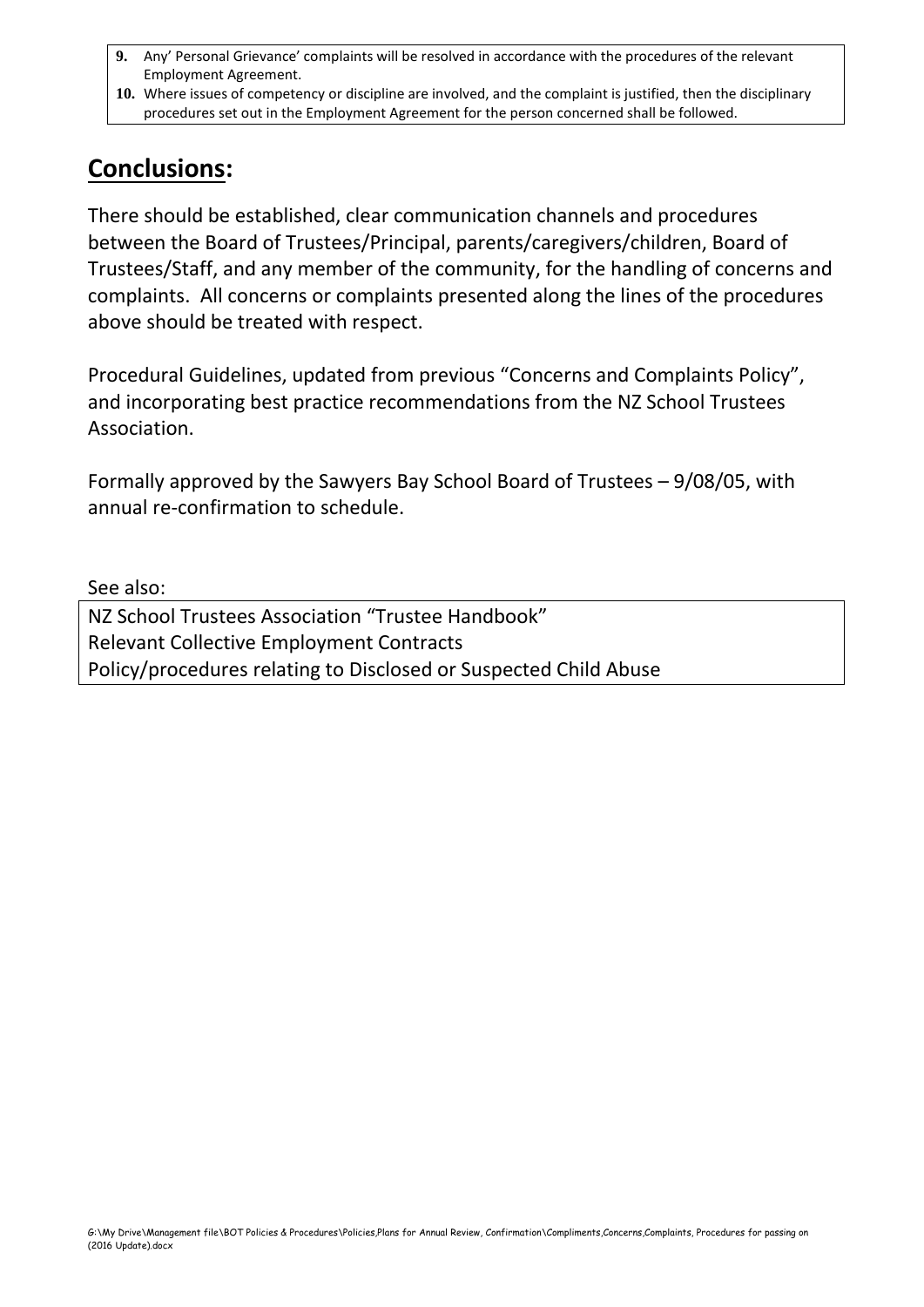Procedures followed for Stand-downs, Suspensions or Exclusions are as set out in the M.O.E. booklet *'Guidance for Principals and Boards of Trustees on STAND-DOWNS, SUSPENSIONS, EXCLUSIONS AND EXPULSIONS'* (Update published December 2009)